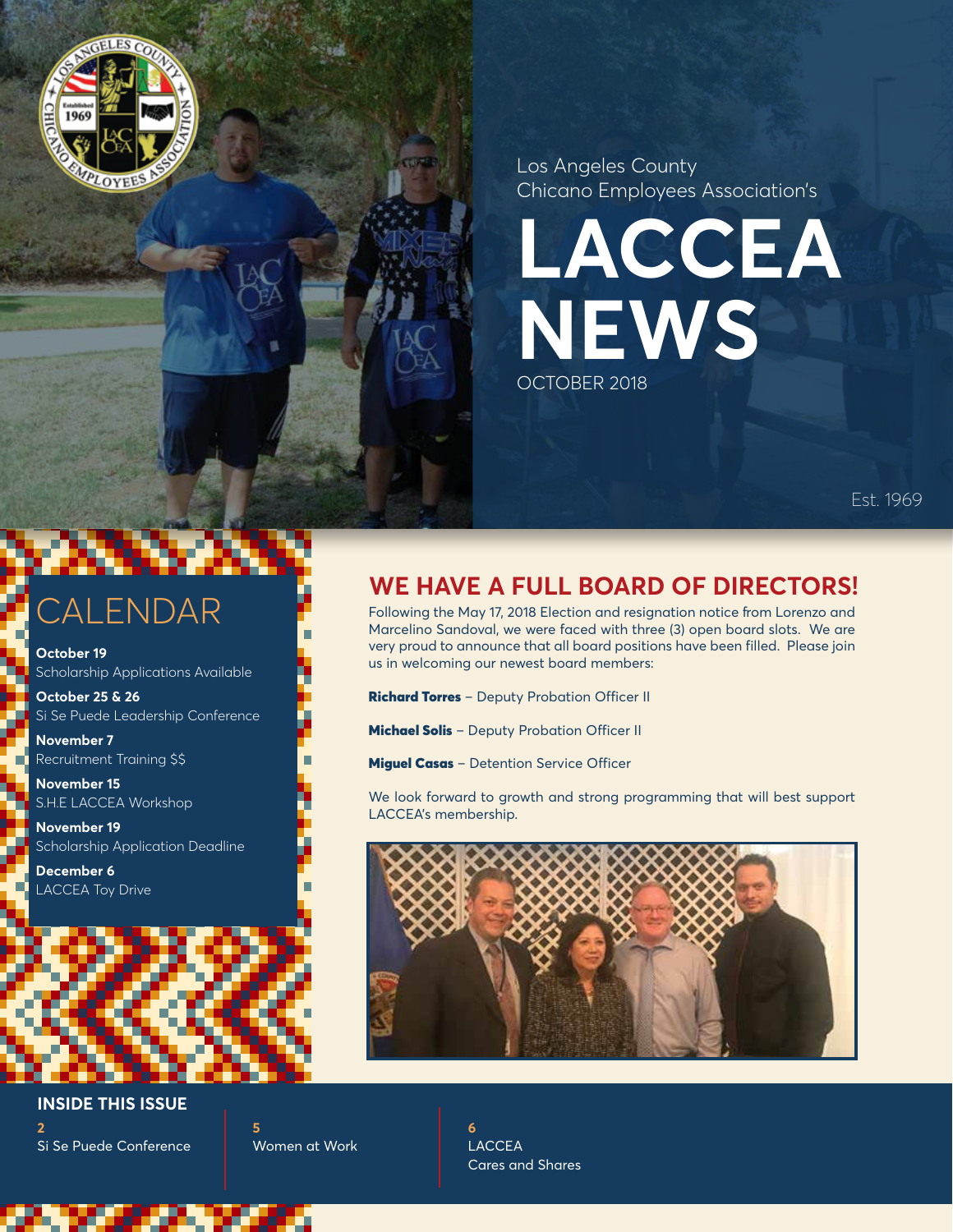# **IST Se Puede!® LEADERSHIP CONFERENCE** OCTOBER 25-26, 2018 Villa La Paz National Chavez Foundation 29700 Woodford-Tehachapi Rd, Keene, CA 93531

## EARLY REGISTRARTION

\$85 LACCEA Members \$95 Non-Members

## AFTER SEPTEMBER 30TH

\$100 LACCEA Members \$120 Non-Members

### INCLUDES

Continental breakfast Lunch Buffet Dinner and Entertainment Raffle Prizes No-Host Bar

THURSDAY CONFERENCE 8am - 5pm Dinner Reception 5pm - 9pm FRIDAY CONFERENCE 8am - 2pm

### BENEFITING

The LACCEA Scholarship Foundation. Proceeds will benefit students through our scholarship program.

### REGISTER NOW!

(626) 365-1591 Don't miss this great opportunity!

info@lacountychicano.org *See registration form on page 4*

## SOCIAL SUPPORT, INFLUENCE & IMPACT

Learn to develop and exert social support, influence, and impact like the world's best negotiators, trainers, and leaders. This presentation will give an overview of the basic principles and strategies needed to support coworkers & other individuals through challenging situations and how to cultivate healthier relationships in the workplace. Some of the topics that will be covered are: stress & anxiety in the workplace, fostering healthy working relationships, resolving workplace conflicts, communication strategies, and creating a positive impact in the workplace.

### TRAINING/LEARNING OBJECTIVES

- How to effectively communicate with peers.
- Communication strategies for creating a positive impact.
- How to handle complaints and conflicts.
- How to cultivate and support peer relationships in the workplace.
- How to support someone through adversity.

### INTENDED AUDIENCE

Non-sworn Personnel & Law Enforcement Personnel

### PRESENTER

Josh Guerrero Personal Development Expert, Self-help Coach Fulfillment and Mindfulness.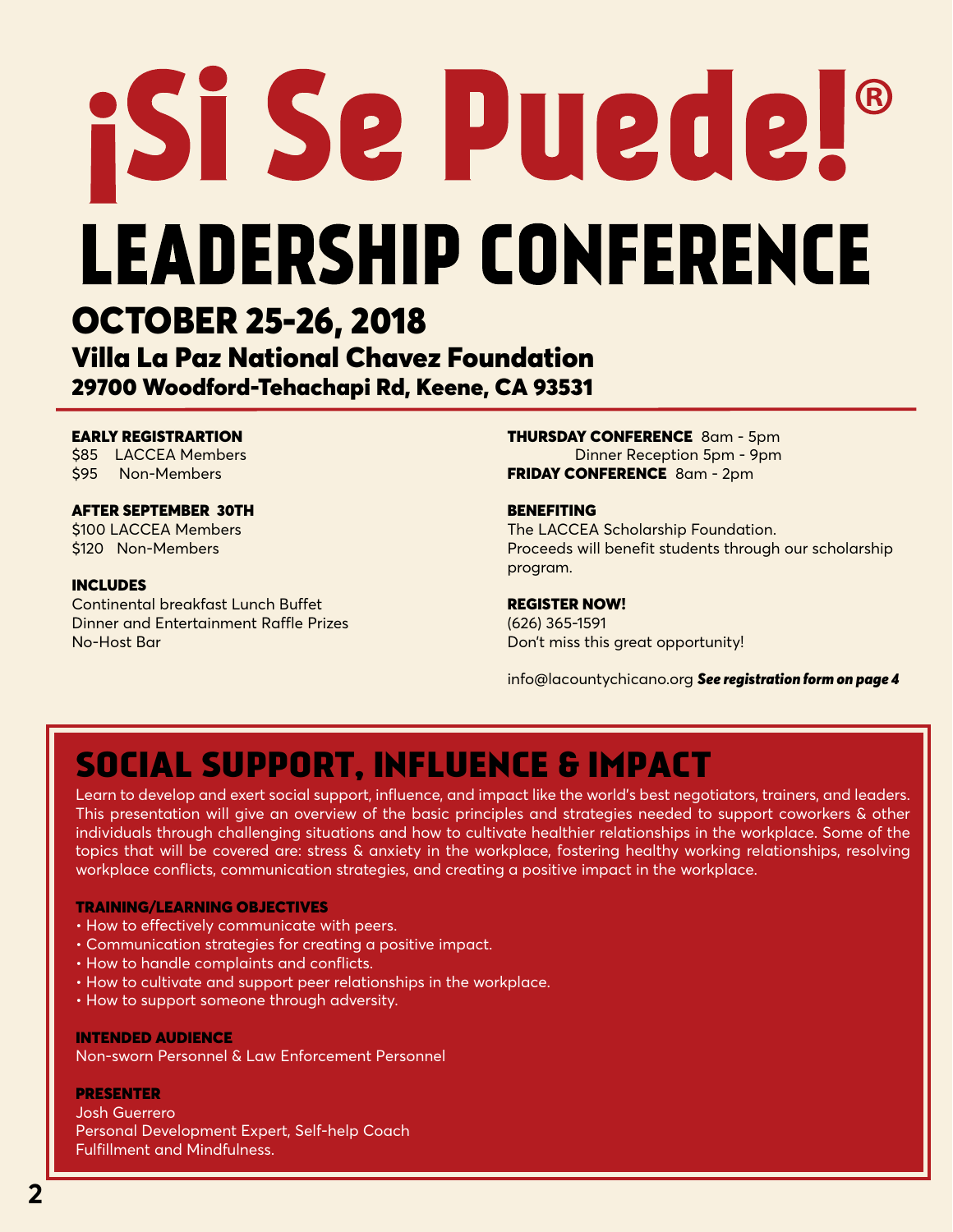## DEVELOPING A MORE POSITIVE ATTITUDE IN THE WORKPLACE

Today, morale and motivation is sometimes at an all-time low in the workplace. This STC certified class is possibly the best ever which is 100% guaranteed effective and developed specifically to turn disgruntled staff into the most positive employees ever! This class has been tested at various law enforcement conferences around California and the reviews by the attendees are off the charts! It doesn't get any better than this class. Your employees and supervisors will appreciate having you attend this very enlightening class.

## TRAINING/LEARNING OBJECTIVES

- The trainee will be able to Identify and understand what you want to change.
- The trainee will be able to articulate why positive attitude change will affect your entire life.
- The trainee will be able to recall why the power of positive thinking is important to change morale.
- The trainee will be able to articulate the health benefits of positive thinking.

## INTENDED AUDIENCE

Non-sworn Personnel & Law Enforcement Personnel

PRESENTER Thomas J. Broxtermann, PH.D Senior Consultant/Trainer Motivational Speaker

## LEADERSHIP & ACCOUNTABILITY: LAPD'S RAMPART SCANDAL - LESSONS LEARNED

## **The Los Angeles Police Department's Rampart Scandal has been described as "One of the most debilitating police corruption crisis' in Los Angeles history."**

## **Think it can't happen to you?**

This presentation takes an in depth look at the causes, events and circumstances leading up to, surrounding, and beyond the scandal. The dialogue is held by the Captain who was the Commanding Officer of the LAPD Rampart Division and CRASH Unit during the intense and tumultuous three years when the problems occurred from 1995 to 1998. The course will discuss a candid, no holds barred, personal account of the Leadership Issues involved. The dialogue will also look into the LAPD culture which existed at the time, the incremental steps and specific case studies of arrests, shootings and incidents that led to corruption, the downfall and narcotics arrest of Rafael Perez, the aftermath, its toll and consequences in terms or careers, reputations and family life. And most importantly, a discussion on the Leadership Insights and lessons learned to impact, deter and deal with potential corruption.

## INTENDED AUDIENCE

Non-sworn Personnel & Law Enforcement Personnel

## PRESENTER Captain Richard Meraz (LAPD Retiree)





®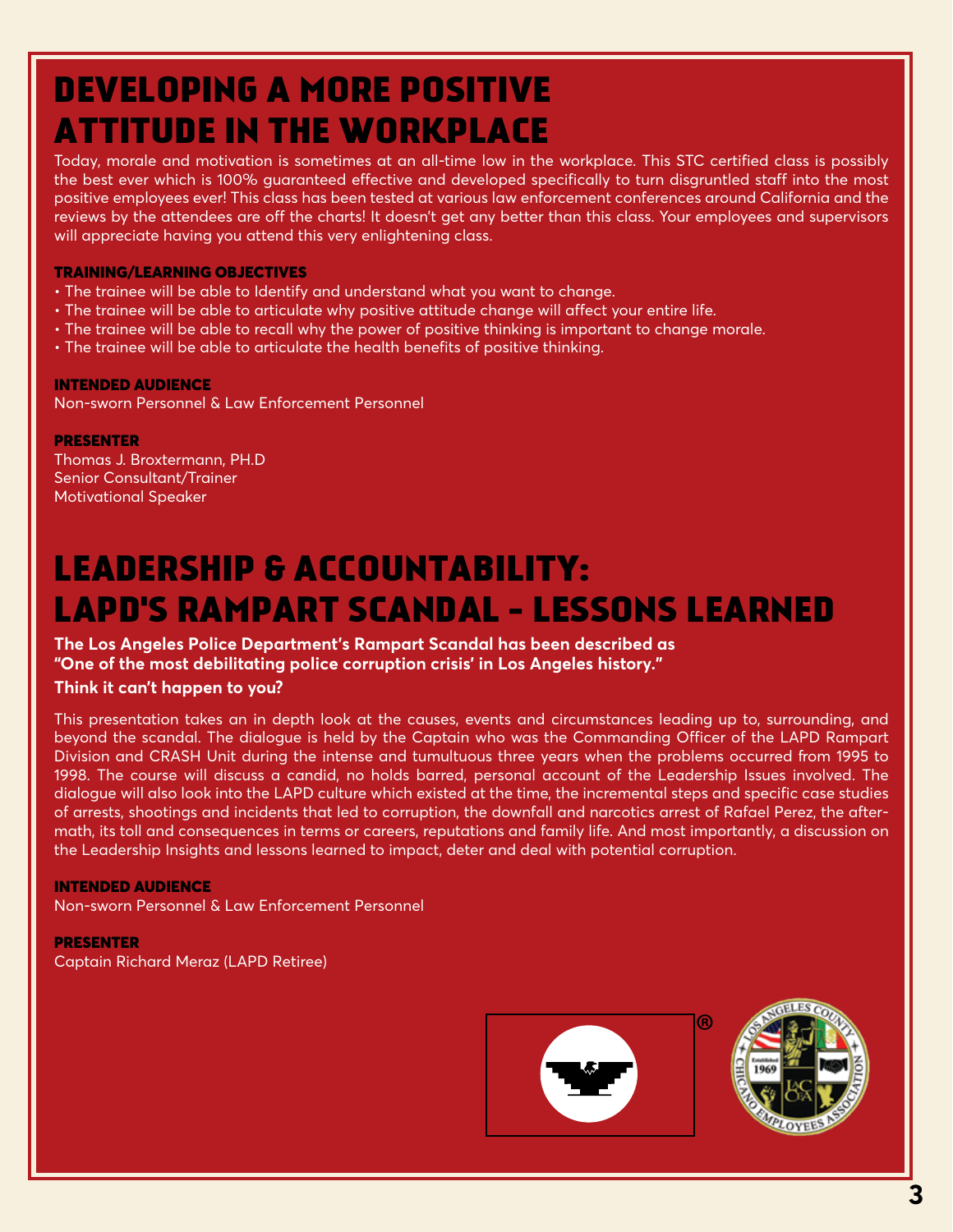## Los Angeles County Chicano Employees Association

## **¡Si Se Puede!®LEADERSHIP CONFERENCE** October 25-26 2018

## REGISTRATION FORM

| <b>Full Name:</b>       |                                                                                            | <b>Employee ID:</b> |  |
|-------------------------|--------------------------------------------------------------------------------------------|---------------------|--|
| Tel:                    | Mobile:<br>the contract of the contract of the contract of the contract of the contract of | Other:              |  |
| E-Mail:                 |                                                                                            |                     |  |
| <b>Department Name:</b> |                                                                                            |                     |  |
| Job Title:              |                                                                                            |                     |  |
|                         |                                                                                            |                     |  |

### ATTEND THE EVENT

\_\_\_\_\_\_ LACCEA Members: Early registration (by 9/28/18) - I will attend the Si Se Puede Conference on October 25-26, 2018. Please reserve me a seat at \$85.00 each. Amount enclosed \$

\_\_\_\_\_\_LACCEA Members: Late registration (after 9/28/18) - I will attend the Si Se Puede Conference on October 25-26, 2018. Please reserve me a seat at \$100.00 each. Amount enclosed \$ \_\_\_\_\_\_\_\_\_\_.

Non-Members: Early registration (by 9/28/18) - I will attend the Si Se Puede Conference on October 25-26, 2018. Please reserve me a seat at \$95.00 each. Amount enclosed \$ \_\_\_\_\_\_\_\_\_.

\_\_\_\_\_\_Non-Members: Late registration (after 9/28/18) - I will attend the Si Se Puede Conference on October 25-26, 2018. Please reserve me a seat at \$120.00 each. Amount enclosed \$

Please make all checks payable to LACCEA Scholarship Foundation. Tax ID: 45-4968768 Mail checks to: LACCEA

1848 N. Allen Ave • Pasadena, CA 91104 Questions: info@lacountychicano.org or (626) 365-1591

## WHERE TO STAY...



Holiday Inn Express Room Rate: \$119.00 night To receive the discounted rate, please make your reservations by October 10th. Mention code LACCEA

901 Capital Hills Parkway, Tehachapi, CA 93561 (661) 822-9837



Best Western Plus – Country Park Hotel Room Rate: \$119 night To receive the discounted rate, please make your reservations by October 10th. Mention code LACCEA

420 W. Tehachapi Blvd, Tehachapi, CA 93561 (661) 823-1800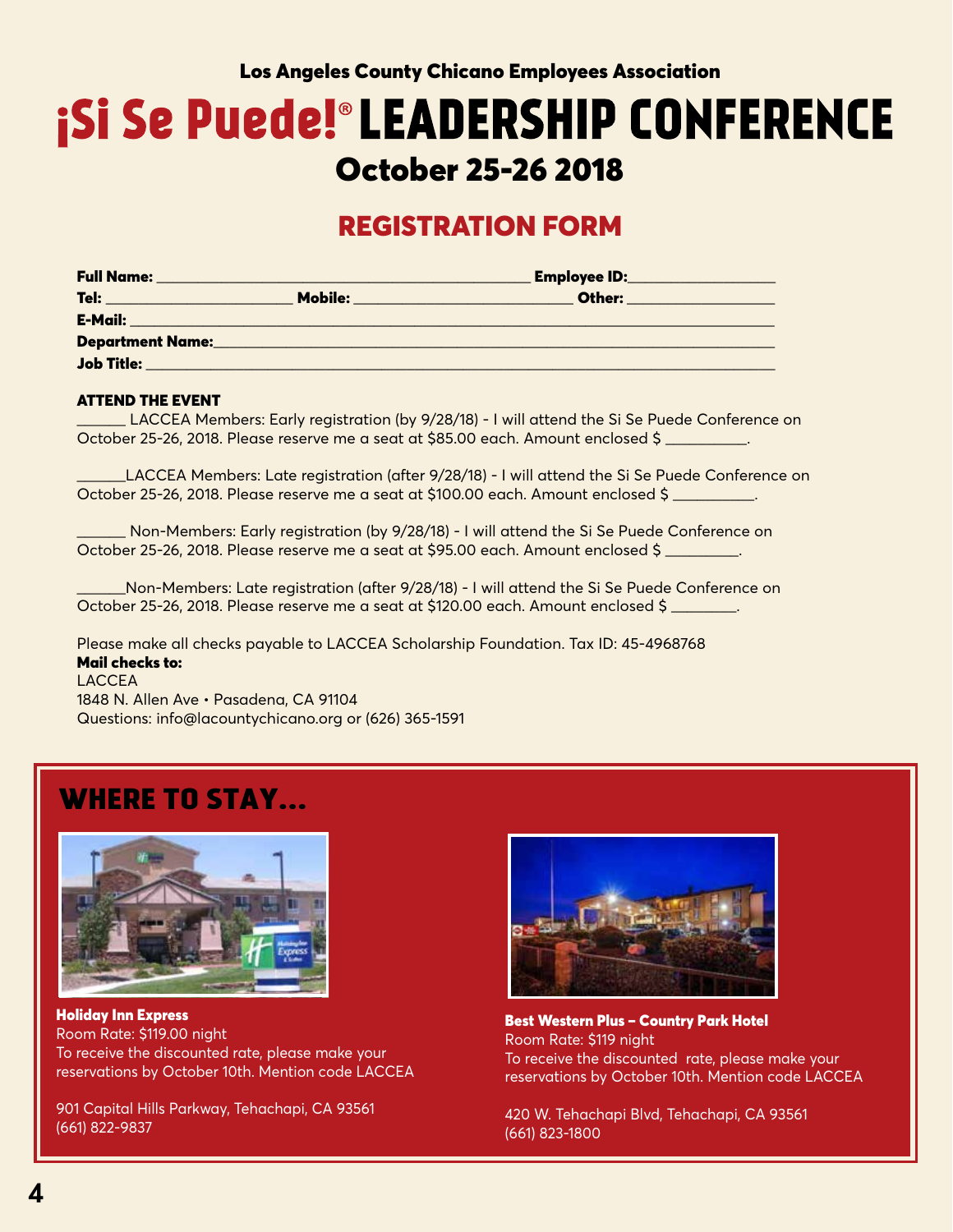

## We Can Do It! WOMEN AT WORK: **ALL ABOUT THE BENJAMINS**

## DATE: **THURSDAY, NOVEMBER 15TH**  TIME: **5:30PM TO 7:30PM** LOCATION: **LACCEA 1848 N. ALLEN AVE., PASADENA**

Please join us at LACCEA's Pasadena office for an evening all about making that dough! The goal is to have an awesome, transparent dialog about money, so you can benefit, make more of it and get rid of that damn pay gap. Experts from Revolutions Financial Management will help us all learn ways to negotiate, save money, plan, and more. **YOU DO NOT WANT TO MI\$\$ THI\$**

## **TIME MANAGEMENT AND MIXOLOGY**

## DATE: **THURSDAY, JANUARY 24TH**  TIME: **5:30PM TO 7:30PM** LOCATION: **LACCEA 1848 N. ALLEN AVE., PASADENA**

Time management, as a woman can be very tricky. Society, Television, Family and Tradition have placed illusive expectations on us. We ourselves are the worse culprits, trying to live up to expectations. It wears us out and breaks us down! We are strong girl bosses, wives, mothers and girlfriends, trying to keep up to the standards and goals we've set for ourselves.

At this workshop, we'll share tips, tools and strategies to help get on top of all we need to do and create time for things we want to do!

After the programming we'll have refreshments and lots of time to network!

**RESERVATIONS ARE REQUIRED FOR ALL PROGRAMS, SEATING IS LIMITED**

## RECRUITMENT TRAINING WORKSHOP

DATE: **WEDNESDAY, NOVEMBER 7TH** TIME: **4PM TO 6PM** LOCATION: **LACCEA 1848 N. ALLEN AVE PASADENA**

Our recruitment workshop will give you the tools to ensure you'll benefit from all the referral incentives LACCEA offers when you refer a County employee to LACCEA! LACCEA's legal team will provide you with information on the services we offer members and key points to share with fellow employees. In addition, you'll receive a referral bag with all the forms ready to hand out. Then, you can sit back and watch those recruitment benefits (\$\$) fly in!

We appreciate your referrals! If you refer five or more new members to the Los Angeles County Chicano Employees Association before December 31, 2018, you will receive a gift card for your loyal support and dedication to our association.

### **DETAILS**

If you have referred 5-10 new members by December 31, 2018, you will receive a LACCEA Jacket and a \$50 Target gift card.

If you have referred 11-15 new members by December 31, 2018, you will receive a LACCEA Jacket, LACCEA T-shirt and a \$75 Target gift card.

If you have referred 16-20 new members by December 31, 2018, you will receive a LACCEA Jacket, LACCEA T-shirt, LACCEA Hat, and a \$100 Target gift card.

If you have referred twenty-one (21) or more new members by December 31, 2018, you will receive a LACCEA Jacket, LACCEA T-shirt, LACCEA Hat, and a \$250 Target gift card!

These thank you gifts are for LACCEA members only.

Questions? Call us at (626) 365-1591.

**Note:** *In addition to the rewards mentioned above, you will continue to receive \$25 for each new member that you recruit, after member's 90-day application period.*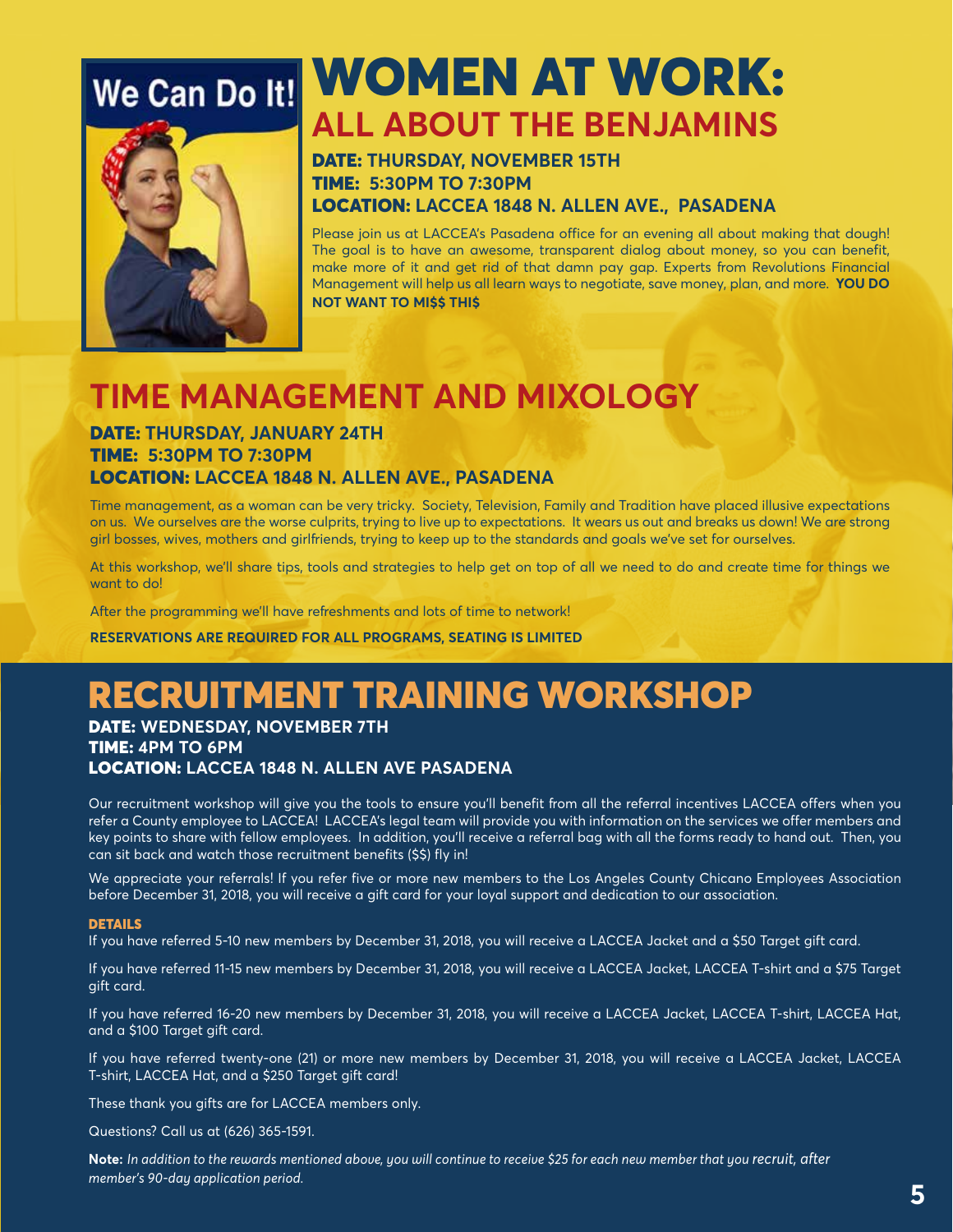# LACCEA CARES AND SHARES

## **LOST ANGELS CHILDREN'S PROJECT**

The Lost Angels Children's Project, located in Lancaster (LACP) is a Southern California based non-profit organization with a mission to provide low-income, foster and at-risk youth with a safe, educational afterschool program that promotes critical thinking and team building through vocational skills training in Classic Car Restoration and Art opportunities. LACP is committed to empowering youth through services that foster creativity and impart useful skills necessary to elevate students beyond their present condition to become positive participants in their community and transform their lives for a successful future.

Each year LACP's founder, Aaron Valencia with his dedicated team and the youth of Lost Angels Children's Project restore a classic car. Working tirelessly for months to give new life to an old vehicle, they spend countless hours sourcing parts, building the body, and adding distinctive details, creating a one-of-a-kind automotive masterpiece. While the car is being built, Aaron and volunteers from across Southern California sell a promotional poster which comes with a ticket that automatically enters you into the drawing for a chance to WIN that charity-built custom Hot Rod! Once the car is complete, community members, generous donors,



spectators, volunteers, fans and collectors alike convene at the Ventura Nationals Custom Car & Motorcycle Show in Ventura, California for the unveiling and the name of the winner is announced. This year's show was held on Saturday September 1, 2018 and the car is a 1964 Buick Riviera.

A LACCEA Board Member, also a classic car enthusiast himself, met with Aaron recently and asked how we could help. Aaron stated, 'Most of these kids struggle to get a decent meal in their bellies, so if your organization can help feed them that would really help. When the proposal to help was introduced to the Board of Directors, it was unanimous to assist. The weekly groups average approximately 15 kids who attend the workshops twice per week. A local restaurant donates dinner on Wednesday evening and LACCEA donated gift cards from El Pollo Loco ensuring the kids get a healthy hot meal for their Thursday night classes. You can go to the website (http://www.lostangelscp.org/) to see the history and featured videos (CNN Heroes and Jay Leno's Garage) along with additional photos.

 In a recent visit to the garage, the kids could not stop thanking us for the generous meals. Therefore, I thank all our members for allowing us the ability to share with our communities.



**6**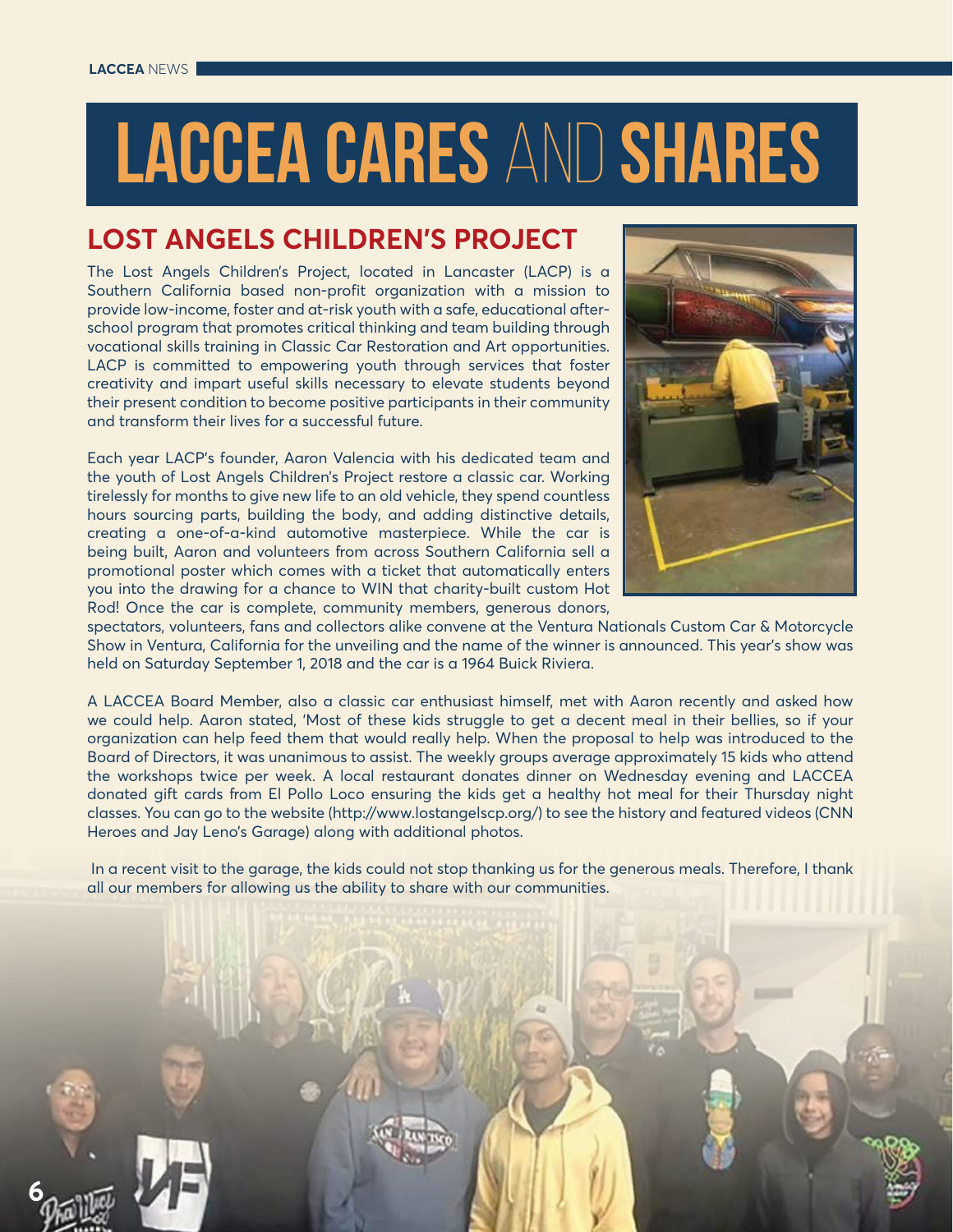## **LACCEA** SCHOLARSHIP FOUNDATION AWARDS

## **APPLY NOW!**

The Los Angeles County Chicano Employees Association Scholarship Foundation invites all LACCEA members to participate in LSF Annual Scholarship Program. Scholarships are open to LACCEA members and their family. Scholarships are to be used to financially assist with college, university, trade school or approved certified programs.

**Scholarship amount:** \$500 - six (6) available **Scholarship amount:** \$1,000 - three (3) available **Application period:** October 19, 2018 - November 19, 2018 **Submission deadline:** November 19, 2018 at 3:00pm

Contact the LACCEA office for an application and additional information. Applications must be completed and received by the deadline, no exceptions.

Office: (626) 365-1591 • Email: info@lacountychicano.org

# **Allstate BENEFITS**

**ATTENTION COUNTY EMPLOYEES** 

## **Allstate Protects Employees Too**

### **COMPLIMENTS YOUR BENEFIT PLAN**

We never know when something unexpected can hit our lives. ALLSTATE, is here to help you through those difficult and unpredictable times.

## (Disability) Income Protection

- County Employee's do not pay into state disability
- Disability up to \$5000 a month
- Includes benefits for mental illness

## **Accident w Disability (sickness rider available)**

- Pays for accident ON or OFF THE JOB up to \$1800 a month
- Policy pays income protection for ON THE JOB INJURY. Pays in addition to workman's compensation and sick leave
- **Policy includes MATERNITY BENEFITS**  $\mathbf{a}^{\prime}$
- **Policy Includes Hospitalization**
- Most plans include WELLNESS BENEFITS



## **Additional Protection**

\*\* Benefits available for insured, spouse, and children \*\*



## **EVERY DAY PROTECTION**

**Hospital Indemnity Accidents Eye-Med Vision Care**  **CATASTROPHIC PROTECTION** 

**Cancer Protection Critical Illness Heart/Stroke** (Heart Care) **Life Insurance** (Term & Permanent)

For enrollment, policy review, policy upgrade, and assistance with claims contact:

Your Agent



323-509-7449 | Lic#0E14596 pamela\_williams@outlook.com

Over 11 years of award winning experience. My clients come back for a reason.